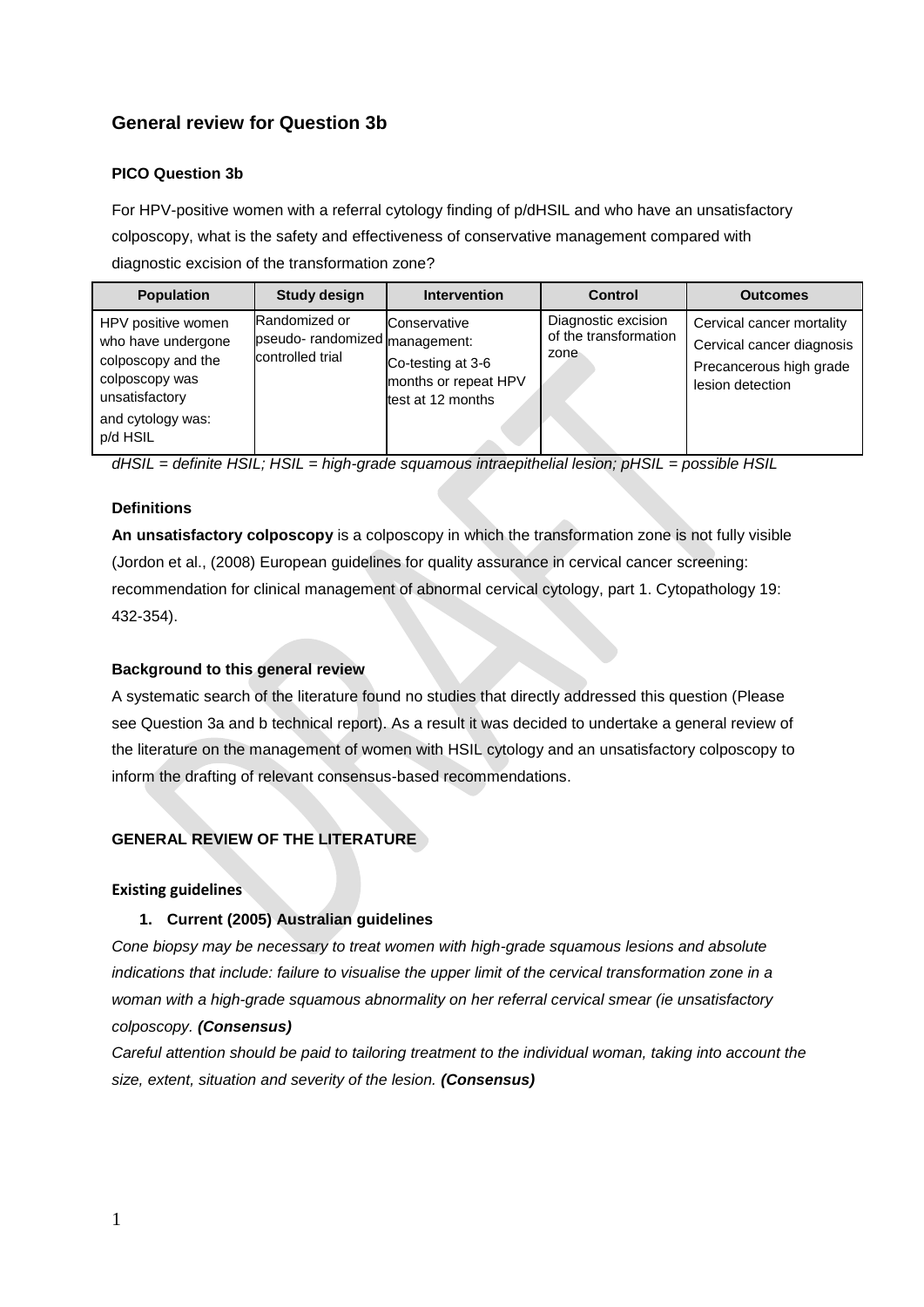## **2. Other existing potentially relevant guidelines**

| <b>Title</b>                                                                                                                                                                     | Organisation                                                                        | Evidence-based?                                                                                         | <b>Recommendation</b>                                                                                                                                                                                                                                                                                                                                                                                                                                                                                                                                                                  |
|----------------------------------------------------------------------------------------------------------------------------------------------------------------------------------|-------------------------------------------------------------------------------------|---------------------------------------------------------------------------------------------------------|----------------------------------------------------------------------------------------------------------------------------------------------------------------------------------------------------------------------------------------------------------------------------------------------------------------------------------------------------------------------------------------------------------------------------------------------------------------------------------------------------------------------------------------------------------------------------------------|
| 2012 Updated consensus<br>guidelines for the management<br>of abnormal cervical cancer<br>screening tests and cancer<br>precursors                                               | American<br>Society for<br>Colposcopy and<br>Cervical<br>Pathology.                 | Consensus based<br>on literature<br>searches and<br>Kaiser<br>Permanente<br>Northern<br>California data | A diagnostic excisional procedure is<br>recommended for women with HSIL when the<br>colposcopic examination is inadequate, except<br>during pregnancy (BII).                                                                                                                                                                                                                                                                                                                                                                                                                           |
| 2012 Colposcopic management<br>of abnormal cervical cytology<br>and histology                                                                                                    | Society of<br>Obstetricians<br>and<br>Gynaecologists<br>of Canada                   | Unclear as to<br>evidence base                                                                          | In women with HSIL, when the transformation<br>zone is not seen in its entirety and<br>endocervical curettage and/or biopsy results<br>are negative, a diagnostic excisional<br>procedure should be considered. (III-B)<br>An endocervical curettage should be<br>performed when the transformation zone is not<br>visible in women with an AGC Pap smear and<br>in women over 45 years old with high-grade<br>cytology. (II-2B)                                                                                                                                                       |
| 2009 European guidelines for<br>quality assurance in cervical<br>cancer screening:<br>recommendations for clinical<br>management of abnormal<br>cervical cytology, Parts 1 and 2 | European<br>Cancer<br>Screening<br>Network and<br>European<br><b>Cancer Network</b> | Unclear if<br>evidence based                                                                            | For women with HSIL cytology if colposcopy is<br>unsatisfactory, presence of an endocervical<br>localization of the lesion must be ruled out,<br>therefore diagnostic excision of the TZ or<br>conisation should be performed.<br>High grade abnormal cytology confirmed<br>on review If the SCJ is not visible, and no<br>abnormality can be identified on the cervix or<br>the vagina, then the TZ should be excised in<br>its visible entirety and the lower third of the<br>endocervical canal should also be removed.<br>This should be followed by an endocervical<br>curettage. |

### **Search Strategy**

Medline, Premedline and Embase databases were searched from 2004 onwards for studies reporting outcomes for women with unsatisfactory or inadequate colposcopies. We examined these studies for any relevant data for women with possible or definite HSIL diagnosis on initial cytology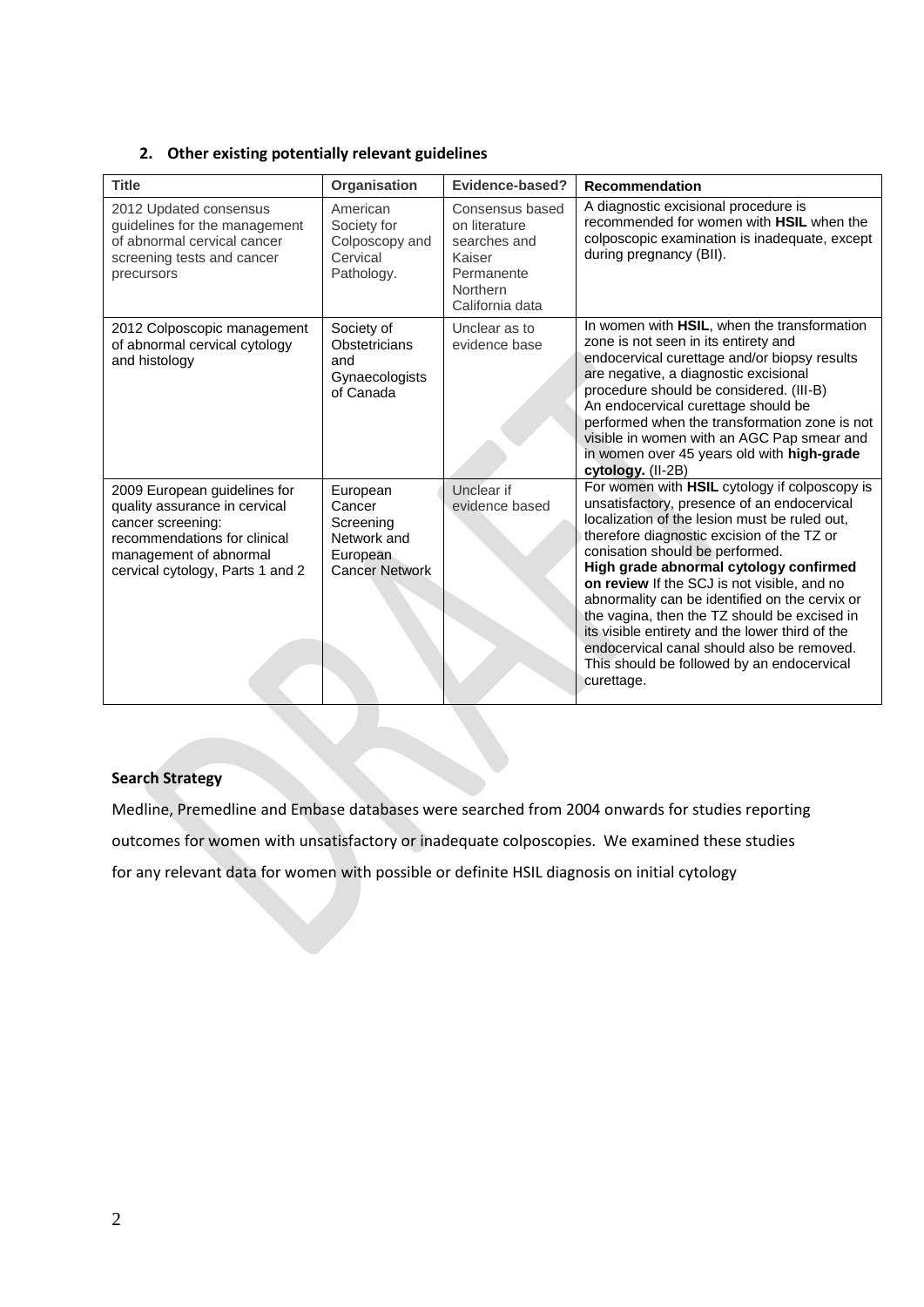# **Results**

**Question 3b:** Results for women with normal cytology and HPV positive, or a possible or definite **HSIL** diagnosis on initial cytology

Longitudinal studies following-up women with p/dHSIL initial cytology and an unsatisfactory colposcopy and review cytology p/dHSIL – **No studies found** Longitudinal studies following-up women with p/dHSIL initial cytology and an unsatisfactory colposcopy – **No studies found** Cross-sectional studies **of** women with p/dHSIL initial cytology and an unsatisfactory colposcopy – **2 studies (Table 1)**

**Table 1:** Characteristics and results of studies of women with **p/dHSIL** initial cytology and an unsatisfactory colposcopy

| <b>Study</b>                | <b>Study design</b>                            | <b>Population</b>                                                                                                                                                                                                                                                                                                                                                                                                            | <b>Results</b>                                                                                                                                                                                                                                                                                                                                                    |  |  |  |
|-----------------------------|------------------------------------------------|------------------------------------------------------------------------------------------------------------------------------------------------------------------------------------------------------------------------------------------------------------------------------------------------------------------------------------------------------------------------------------------------------------------------------|-------------------------------------------------------------------------------------------------------------------------------------------------------------------------------------------------------------------------------------------------------------------------------------------------------------------------------------------------------------------|--|--|--|
| <b>Women underwent LEEP</b> |                                                |                                                                                                                                                                                                                                                                                                                                                                                                                              |                                                                                                                                                                                                                                                                                                                                                                   |  |  |  |
| Massad 2005<br>(USA)        | Retrospective<br>cohort<br>Cross-<br>sectional | Women with HSIL cytology who underwent<br>colposcopy between 1996 and 2002 which was<br>unsatisfactory (entire transformation zone<br>including squamocolumnar junction not visible)<br>followed by LEEP<br>$N = 78$<br>HPV status not reported<br>No information as to review cytology for a given<br>referral cytology status<br>LEEP (individualised) undertaken for unsatisfactory<br>colposcopy following HSIL cytology | Women with unsatisfactory colposcopy $n = 78$<br>55.1% (n = 43) diagnosed with CIN2+ disease on LEEP<br>1.3% ( $n = 1$ ) diagnosed with cervical cancer on LEEP<br>Women with unsatisfactory colposcopy and HSIL on review<br>cytology $n = 47$<br>74.5% (n = 35) diagnosed with CIN2+ disease on LEEP<br>2.1% ( $n = 1$ ) diagnosed with cervical cancer on LEEP |  |  |  |
| Women underwent cone biopsy |                                                |                                                                                                                                                                                                                                                                                                                                                                                                                              |                                                                                                                                                                                                                                                                                                                                                                   |  |  |  |
| Da Viega 2009<br>(Brazil)   | Retrospective<br>cohort<br>Cross-<br>sectional | Women with HSIL cytology who underwent<br>colposcopy between 1989 and 2007 with no visible<br>lesions and which was unsatisfactory (entire<br>transformation zone not visible) followed by cervical<br>conisation<br>$N = 65$<br>Mean $age = 46$ years<br>HPV status not reported<br>Review cytology not reported<br>Conisation undertaken for unsatisfactory colposcopy<br>following HSIL cytology                          | Women with unsatisfactory colposcopy and no visible lesions on<br>colposcopy $n = 65$<br>38.5% ( $n = 25$ ) diagnosed with CIN2+ disease on conization<br>4.6% ( $n = 3$ ) diagnosed with cervical cancer on conization                                                                                                                                           |  |  |  |

*CIN = cervical intraepithelial neoplasia; CIN2+ = cervical intraepithelial neoplasia grade 2 or worse; HSIL= high-grade squamous cell lesions; LEEP = loop electrosurgical excision procedure*